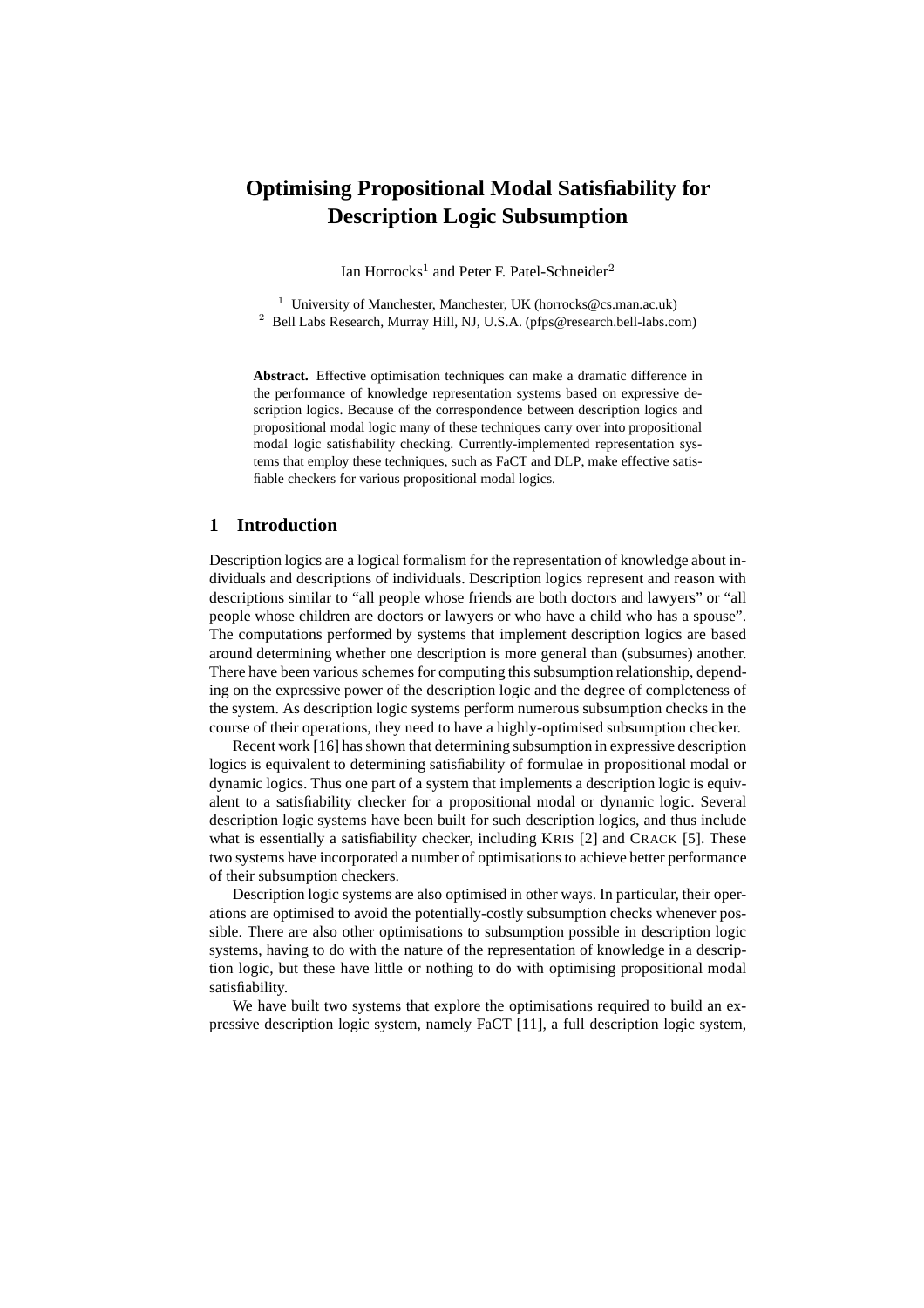and DLP [14], an experimental system providing only a limited description logic interface. FaCT is available at http://www.cs.man.ac.uk/˜horrocks; DLP is available at http://www-db.research.bell-labs.com/user/pfps.

We have incorporated a range of known, adapted and novel optimisation techniques into the subsumption checkers for these two systems. The optimisation techniques include: lexical normalisation, semantic branching search, boolean constraint propagation, dependency directed backtracking, heuristic guided search and caching.

These optimisations techniques make a drastic difference to the performance of the overall system. As evidence, KRIS is not able to load a modified version of the GALEN knowledge base because it gets stuck trying to determine one of the thousands of subsumptions required to load the knowledge base. FaCT and DLP, which have higher levels of optimisation, are able to easily load this knowledge base, classifying over two thousand definitions in about two hundred seconds.

We have also performed experiments with both FaCT and DLP on several test suites of propositional modal formulae. The optimisations built into the two systems qualitatively change their behaviour on the test suites, indicating that the optimisations have considerable utility simply taken as optimisations for reasoning in propositional modal logics.

#### **2 Background**

FaCT and DLP are designed to build and maintain taxonomies of named concepts. Given a collection of definitions of named concepts and statements about these concepts, they determine the subsumption partial order for the named concepts. To do this they have to determine subsumption relationships between descriptions in a description logic.

The description logic that DLP implements is called  $\mathcal{ALC}_{R^+}$ . FaCT implements a considerably more-expressive logic, but most of the satisfiability optimisations in FaCT are demonstrable in  $\mathcal{ALC}_{R+}$ .  $\mathcal{ALC}_{R+}$  is built up from atomic concepts and two kinds of atomic roles, non-transitive roles and transitive roles. Concepts in  $ALC_{R+}$  are formed using the grammar A  $|\top|\perp|\neg C$   $|C \sqcap D$   $|C \sqcup D$   $|\exists R.C$   $|\forall R.C$   $|\exists T.C$   $|\forall T.C$ ,<sup>1</sup> where A is an atomic concept,  $C$  and  $D$  are concept expressions,  $R$  is a non-transitive role, and  $T$  is a transitive role.

The semantics of  $\mathcal{ALC}_{R+}$  is a standard extensional semantics, using an interpretation *I* that is a pair  $(\Delta^{\mathcal{I}}, \tilde{\mathcal{I}})$  consisting of a domain and a mapping from concepts to subsets of the domain and from roles to binary relations on the domain (transitive relations for transitive roles, of course). The semantics for concept expressions are given in Table 1. One concept then subsumes another if and only if the extension of the first concept includes the extension of the second in all interpretations.

The semantics of  $ALC_{R+}$  is a simple transformation of the possible world semantics for propositional modal logics. In this transformation elements of the domain correspond to possible worlds, atomic concepts correspond to propositional variables, and

 $1$  Throughout the paper, we will be using the syntax of description logics. To translate into the syntax of modal propositional logics, replace  $\forall R$  with  $\Box_R$  and  $\exists R$  with  $\Diamond_R$  and perform several other obvious replacements.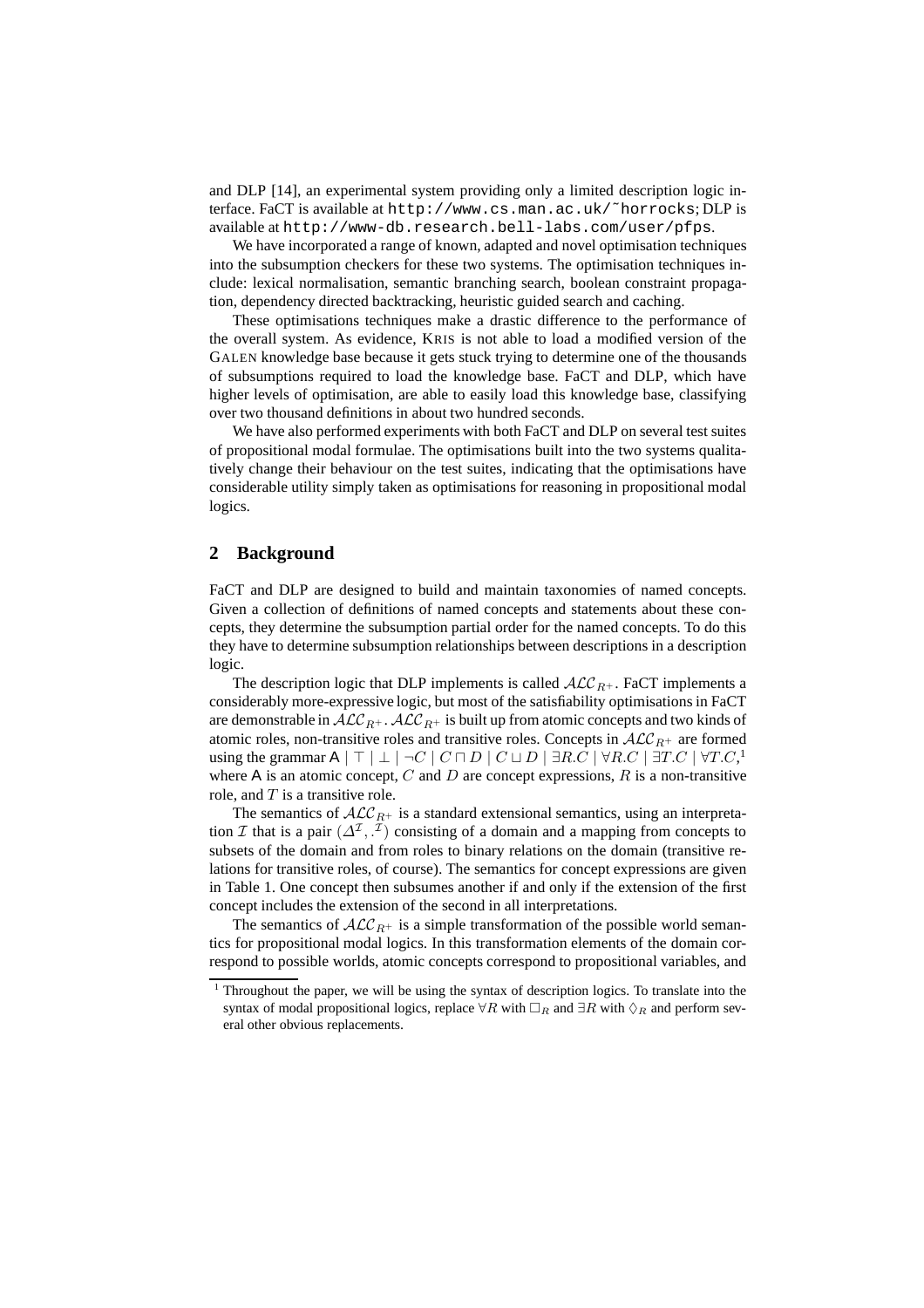| Syntax        | Semantics                                                                                    |  |  |  |  |  |  |  |  |
|---------------|----------------------------------------------------------------------------------------------|--|--|--|--|--|--|--|--|
| А             | $\mathsf{A}^{\scriptscriptstyle\mathcal{L}}\subset \mathit{\Delta}^{\mathcal{I}}$            |  |  |  |  |  |  |  |  |
|               |                                                                                              |  |  |  |  |  |  |  |  |
|               |                                                                                              |  |  |  |  |  |  |  |  |
| $\neg C$      | $A^{\mathcal{I}}-C^{\mathcal{I}}$                                                            |  |  |  |  |  |  |  |  |
| $C\sqcap D$   | $C^{\mathcal{I}}\cap D^{\mathcal{I}}$                                                        |  |  |  |  |  |  |  |  |
| $C \sqcup D$  | $C^{\mathcal{I}} \cup D^{\mathcal{I}}$                                                       |  |  |  |  |  |  |  |  |
| $\exists R.C$ | $\{d \in \Delta^{\mathcal{I}} \mid R^{\mathcal{I}}(d) \cap C^{\mathcal{I}} \neq \emptyset\}$ |  |  |  |  |  |  |  |  |
| $\forall R.C$ | $\{d \in \Delta^{\mathcal{I}} \mid R^{\mathcal{I}}(d) \subseteq C^{\mathcal{I}}\}\$          |  |  |  |  |  |  |  |  |
| $\exists T.C$ | $\{d \in \Delta^{\mathcal{I}} \mid T^{\mathcal{I}}(d) \cap C^{\mathcal{I}} \neq \emptyset\}$ |  |  |  |  |  |  |  |  |
| $\forall T.C$ | $\{d \in \Delta^{\mathcal{I}} \mid T^{\mathcal{I}}(d) \subseteq C^{\mathcal{I}}\}$           |  |  |  |  |  |  |  |  |

**Table 1.** Semantics of  $\mathcal{ALC}_{R+}$  concept expressions

roles correspond to modalities. This transformation shows that fragments of  $\mathcal{ALC}_{R+}$ correspond to  $\mathbf{K_{(m)}}$  and  $\mathbf{K4_{(m)}}$ . Transitive roles in  $\mathcal{ALC}_{R^+}$  are used for  $\mathbf{K4_{(m)}}$  and non-transitive roles are used for  $K_{(m)}$ .  $\cal{ALC}_R$ + can also express formulae in  $\rm \dot{KT}_{(m)}$ and  $S4_{(m)}$  via the usual encoding that maps  $\forall R.C$  into  $C \sqcap \forall R.C$ , etc.

Determining subsumption in  $ALC_{R+}$  is PSPACE-complete [15], as is the related problem of determining whether a concept in  $ALC_{R+}$  is satisfiable. However, it is possible to build practical description logic systems based on expressive description logics [2, 5, 11] that have this sort of computationally intractable subsumption. Systems that are based on description logics like  $ALC_{R+}$  generally determine whether a subsumption holds by transforming the subsumption question into a satisfiability question and then attempting to construct a model for this concept, just as a tableaux satisfiability checker for a propositional logic attempts to construct a model for a formula. During this process, various nodes are created, where each node represents an individual (possible world), and tells whether the individual belongs to various concepts (gives values to formulae at this world). This set of concepts is said to form the label of the node—we will use  $\mathcal{L}(x)$  to denote the label of a node x. The nodes are connected by modal relationships in a tree fashion, starting at a root node. If a node is related to another node via role  $R$ , the second node is called an  $R$ -successor of the first.

The basic algorithm starts out with a single node representing an individual (possible world) that must be in the extension of the concept being tested for satisfiability (must have a formula evaluate to true at it). This concept (formula) is expanded to produce simpler concepts that must have the individual in their extension (simpler formulae that evaluate at the world). Disjunctive concepts (formulae) give rise to choice points in the algorithm (branches in the tableau). Existential role concepts,  $\exists R.C$ , (existential modal formulae) cause the creation of new successor nodes representing other individuals (possible worlds).

Universal role concepts (universal modal formulae) augment the concepts that these individual must belong to (formulae that are true at these possible worlds). In order to guarantee termination, transitive roles (transitive modalities) require filtration or *blocking*: a check to ensure that no other node has the same set of concepts (formulae)—if so,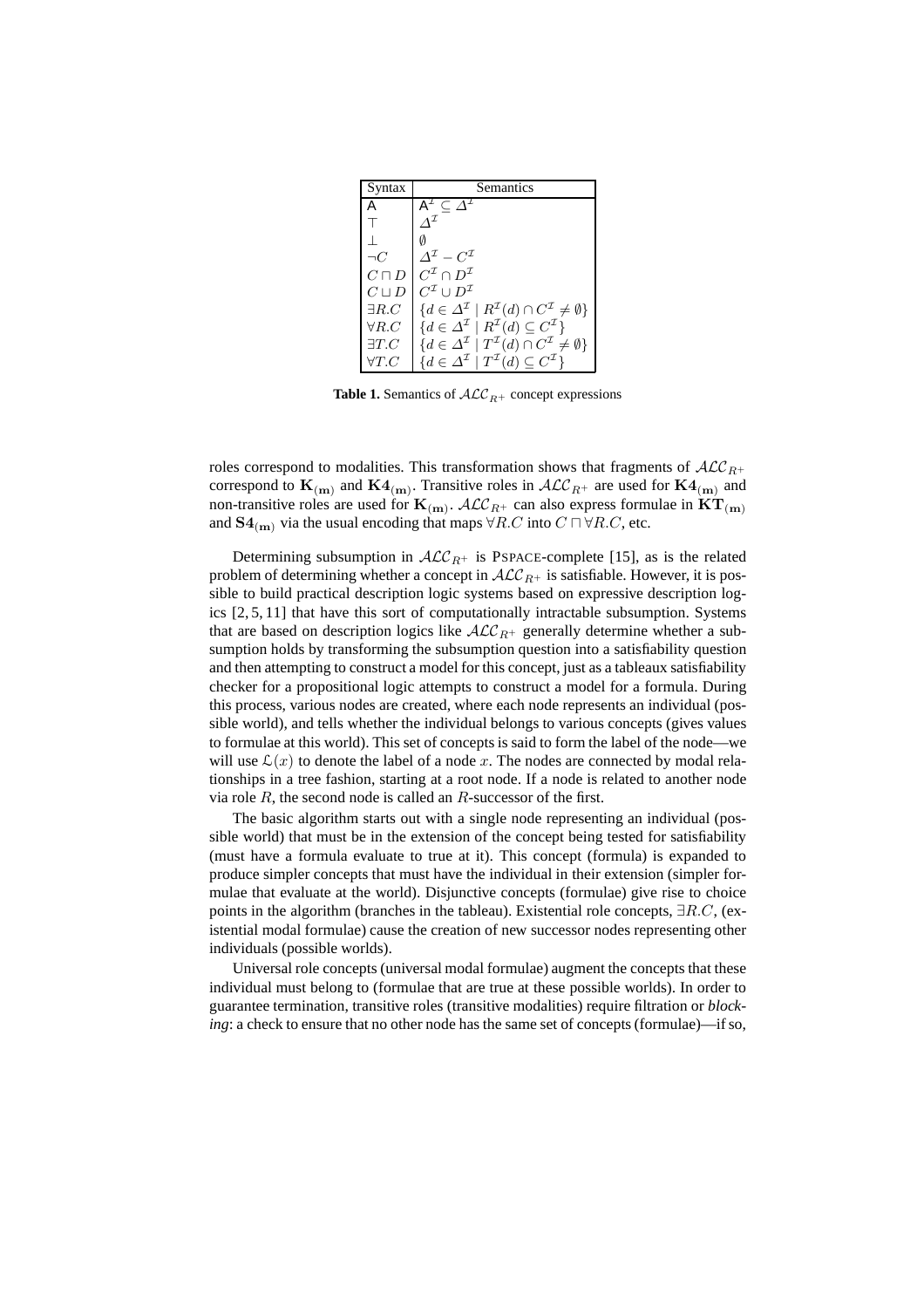the two nodes can be collapsed into a cycle. If the algorithm constructs a collection of nodes where there are no compound concepts (formulae) that have not been expanded and where there are no obvious contradictions, called *clashes*, at any of the nodes, then the collection of nodes corresponds to a model for the initial concept (formula). If the algorithm fails to construct such a collection then the initial concept (formula) has no model—it is said to be *unsatisfiable*.

The details of the algorithm, including precise termination conditions, are fairly standard, and can be found in [15].

## **3 Optimisation Techniques**

The basic algorithm given above is too slow to form the basis of a useful description logic system. We have therefore investigated and employed a range of known, adapted and novel optimisations that improve the performance of the satisfiability testing algorithm, including lexical normalisation, semantic branching search, boolean constraint propagation, dependency directed backtracking, heuristic guided search, and caching.

Theoretical descriptions of tableaux algorithms generally assume that the concept expression to be tested is in negation normal form, with negations applying only to atomic concepts. This simplifies the (description of the) algorithm but it means that a clash will only be detected when an atomic concept and its negation occur in the same node label. For example, when testing the satisfiability of the concept expression  $\exists R.(C \sqcap D) \sqcap \forall R.\neg C$ , where C is an atomic concept, a clash would be detected when the algorithm creates an R-successor y because  $\{C, \neg C\} \subseteq \mathcal{L}(y)$ . However, if C is a concept expression, then the clash would not be detected immediately because  $\neg C$ would have been transformed into negation normal form. If  $C$  is a large or complex expression this could lead to costly wasted expansion.

This problem is addressed by transforming concept expressions into a lexically normalised form, and by identifying lexically equivalent expressions. All concepts can then be treated equally, whether or not they are atomic, with a clash being detected whenever a concept expression and its negation occur in the same node label.<sup>2</sup> In lexically normalised form, concept expressions consist only of (possibly negated) atomic concepts, conjunction concepts and universal role concepts: expressions of the form  $\exists R.C$  are transformed into  $\neg(\forall R.\neg C)$  and expressions of the form  $(C_1\sqcup,\ldots,\sqcup C_n)$ are transformed into  $\neg(\neg C_1 \sqcap, \ldots, \sqcap \neg C_n)$ , where the  $C_1, \ldots, C_n$  are sorted and duplicates are eliminated. The normalisation process can also include simplifications such as  $\forall R.\top \longrightarrow \top$ ,  $(\bot \sqcap \ldots) \longrightarrow \bot$  and  $(C \sqcap \neg C \sqcap \ldots) \longrightarrow \bot$ ; in extreme cases the need for a tableau expansion can be completely eliminated by simplifying expressions to ⊤ or ⊥. Efficiency can be further enhanced by tagging each lexically distinct expression with a unique code so that equivalent expressions can be identified simply by comparing tags.<sup>3</sup>

Tableau expansion of concepts in this form is no more complex than if they are in negation normal form:  $\neg(\forall R.C)$  can be dealt with in the same way as  $\exists R.\neg C$  and

<sup>&</sup>lt;sup>2</sup> KRIS addresses the same problem, in a less complete manner, by lazily expanding named concepts, and retaining their names in node labels [1].

<sup>&</sup>lt;sup>3</sup> A similar technique is used in KSAT, but without the benefit of tagging [9].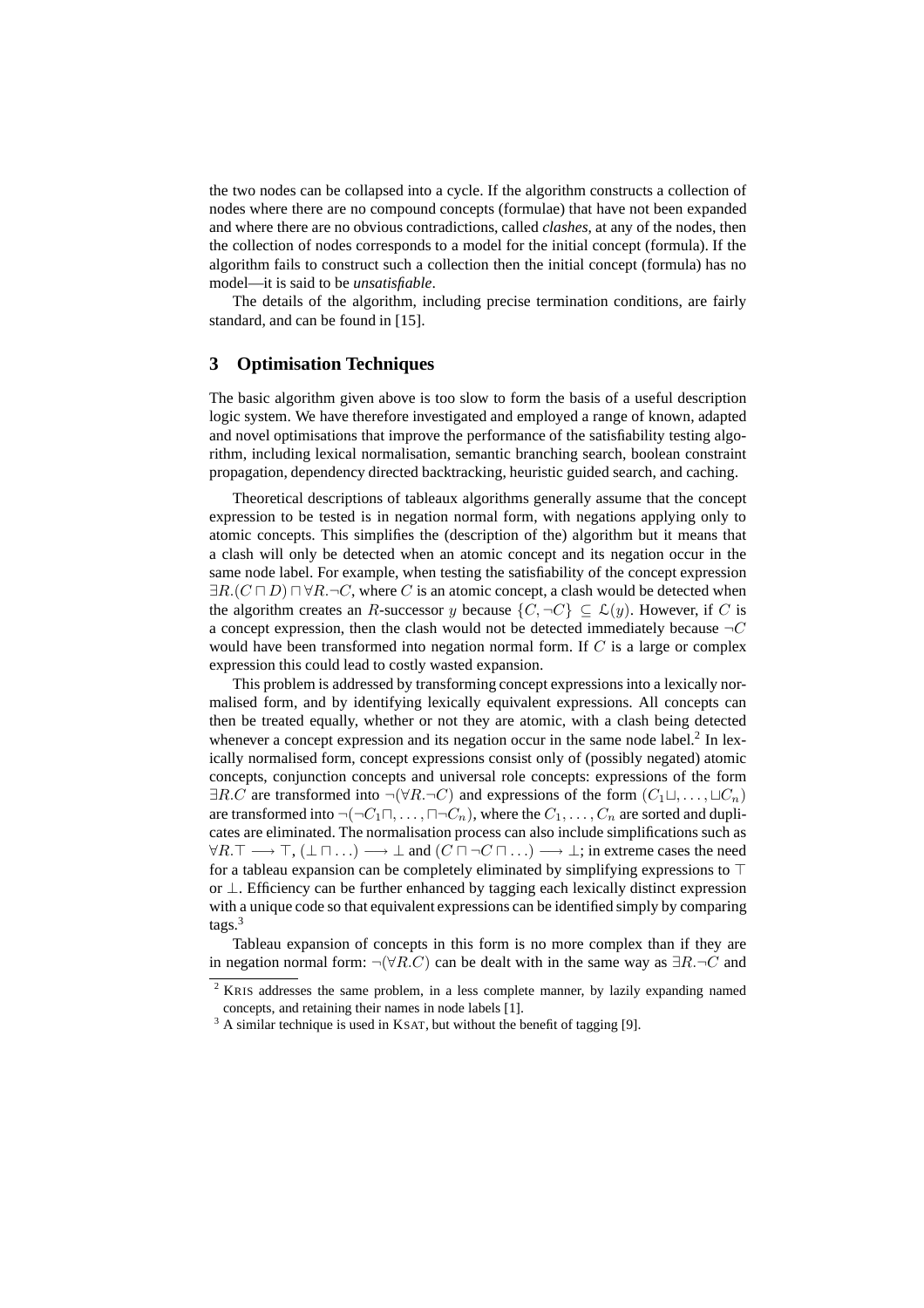$\neg(C_1 \sqcap, \ldots, \sqcap C_n)$  can be dealt with in the same way as  $(\neg C_1 \sqcup, \ldots, \sqcup \neg C_n)$ . The expression  $\exists R.(C \sqcap D) \sqcap \forall R.\neg C$  would be transformed into  $\neg(\forall R.\neg(C \sqcap D)) \sqcap \forall R.\neg C$ , and the  $\neg(\forall R.\neg(C \sqcap D))$  term would lead directly to the creation of an R-successor whose label contained both  $C$  and  $\neg C$ . As the two occurrences of  $C$  will be lexically normalised and tagged as the same concept, a clash will immediately be detected, regardless of the structure of C.

Standard tableaux algorithms are inherently inefficient because they use a search technique based on syntactic branching. When expanding the label of a node  $x$ , syntactic branching works by choosing an unexpanded disjunction in  $\mathcal{L}(x)$  and searching the different models obtained by adding each of the disjuncts. As the alternative branches of the search tree are not disjoint, there is nothing to prevent the recurrence of an unsatisfiable disjunct in different branches [9]. The resulting wasted expansion could be costly if discovering the unsatisfiability requires the solution of a complex sub-problem. For example, tableau expansion of a node x, where  $\{(C \sqcup D_1), (C \sqcup D_2)\} \subset \mathcal{L}(x)$  and  $C$  is an unsatisfiable concept expression, could lead to the search pattern shown below, where the unsatisfiability of  $C$  must be demonstrated twice.



This problem is dealt with by using a semantic branching technique adapted from the Davis-Putnam-Logemann-Loveland procedure (DPLL) commonly used to solve propositional satisfiability (SAT) problems [6, 8]. Instead of choosing an unexpanded disjunction in  $\mathcal{L}(x)$ , a single disjunct D is chosen from one of the unexpanded disjunctions in  $\mathcal{L}(x)$ . The two possible sub-trees obtained by adding either D or  $\neg D$  to  $\mathcal{L}(x)$ are then searched. Because the two sub-trees are strictly disjoint, there is no possibility of wasted search as in syntactic branching.

An additional advantage of using a DPLL based search technique is that a great deal is known about the implementation and optimisation of this algorithm. In particular, both *boolean constraint propagation* and *heuristic guided search* can be used to try to minimise the size of the search tree.

Boolean constraint propagation (BCP) is a technique used to maximise deterministic expansion, and thus pruning of the search tree via clash detection, before performing non-deterministic expansion (branching) [8]. Before semantic branching is applied to the label of a node x, BCP deterministically expands disjunctions in  $\mathcal{L}(x)$  which present only one expansion possibility and detects a clash when a disjunction in  $\mathcal{L}(x)$  has no expansion possibilities. The number of expansion possibilities presented by a disjunction  $(C_1\sqcup \ldots \sqcup C_n) \in \mathcal{L}(x)$  is equal to the number of disjuncts  $C_i$  such that  $\neg C_i \notin \mathcal{L}(x)$ . In effect, BCP is using the inference rule  $\frac{\neg C, C \sqcup D}{D}$  to simplify the expression represented by  $\mathcal{L}(x)$ .

For example, given a node x such that  $\{(C \sqcup (D_1 \sqcap D_2)), (\neg D_1 \sqcup \neg D_2), \neg C\} \subseteq$  $\mathcal{L}(x)$ , BCP deterministically expands the disjunction  $(C \sqcup (D_1 \sqcap D_2))$  because  $\neg C \in$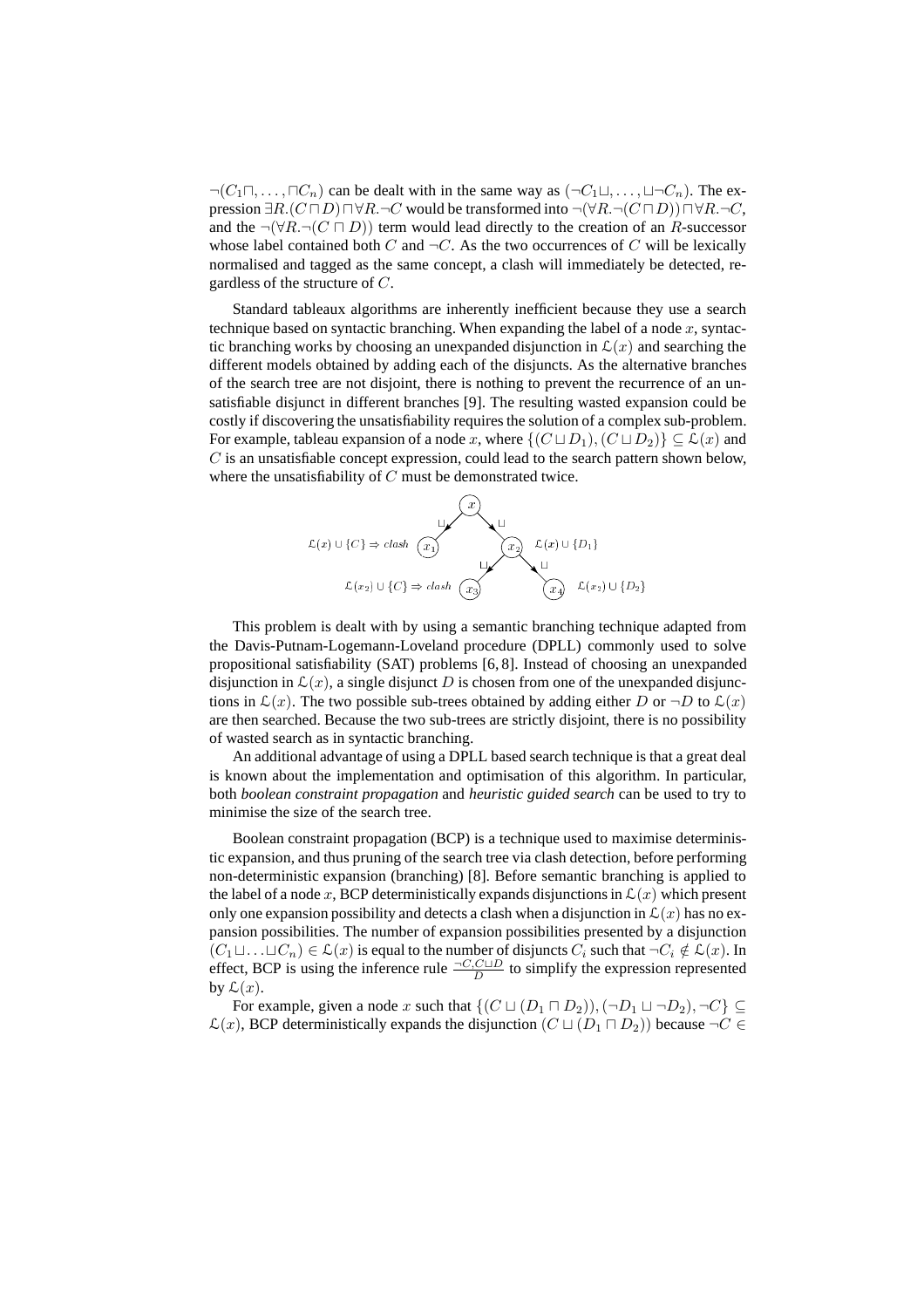

**Fig. 1.** Thrashing in backtracking search/Backjumping

 $\mathcal{L}(x)$ . The expansion of  $(D_1 \sqcap D_2)$  adds both  $D_1$  and  $D_2$  to  $\mathcal{L}(x)$ , allowing BCP to identify  $(\neg D_1 \sqcup \neg D_2)$  as a clash without any branching having occurred.

Inherent unsatisfiability concealed in sub-problems can lead to large amounts of unproductive backtracking search known as thrashing. The problem is exacerbated when blocking is used to guarantee termination, because blocking may require that sub-problems only be explored after all other forms of expansion have been performed. For example, expanding a node x, where  $\mathcal{L}(x) = \{ (C_1 \sqcup D_1), \ldots, (C_n \sqcup D_n), \exists R. (C \sqcap$ D),  $\forall R.\neg C$ }, would lead to the fruitless exploration of  $2^n$  possible R-successors of x before the inherent unsatisfiability is discovered. The search tree created by the tableau expansion algorithm is illustrated in Fig. 1.

This problem is addressed by adapting a form of dependency directed backtracking called *backjumping*, which has been used in solving constraint satisfiability problems [3] (a similar technique was also used in the HARP theorem prover [13]). Backjumping works by labeling concept expressions with a dependency set indicating the branching points on which they depend. A concept expression  $C \in \mathcal{L}(x)$  depends on a branching point when C was added to  $\mathcal{L}(x)$  at the branching point or when  $C \in \mathcal{L}(x)$ depends an another concept expression  $D \in \mathcal{L}(y)$ , and  $D \in \mathcal{L}(y)$  depends on the branching point. A concept expression  $C \in \mathcal{L}(x)$  depends on a concept expression  $D \in \mathcal{L}(y)$  when C was added to  $\mathcal{L}(x)$  by a deterministic expansion which used  $D \in \mathcal{L}(y)$ , e.g., if  $A \in \mathcal{L}(x)$  was derived from the expansion of  $(A \sqcap B) \in \mathcal{L}(x)$ , then  $A \in \mathcal{L}(x)$  depends on  $(A \sqcap B) \in \mathcal{L}(x)$ .

When a clash is discovered, the dependency sets of the clashing concepts can be used to identify the most recent branching point where exploring the other branch might alleviate the cause of the clash. The algorithm can then jump back over intervening branching points *without* exploring alternative branches.

For example, when expanding the node  $x$  from the previous example, the search algorithm will perform a sequence of n branches, eventually leading to the node  $x_n$ with  $\{\exists R.(C \sqcap D), \forall R.\neg C\} \subset \mathcal{L}(x_n)$ . When  $\exists R.(C \sqcap D) \in \mathcal{L}(x_n)$  is expanded the algorithm will generate an R-successor  $y_1$  with  $\mathcal{L}(y_1) = \{ (C \sqcap D), \neg C \}$ . The concept expression  $(C \sqcap D)$  will then be expanded and a clash will be detected because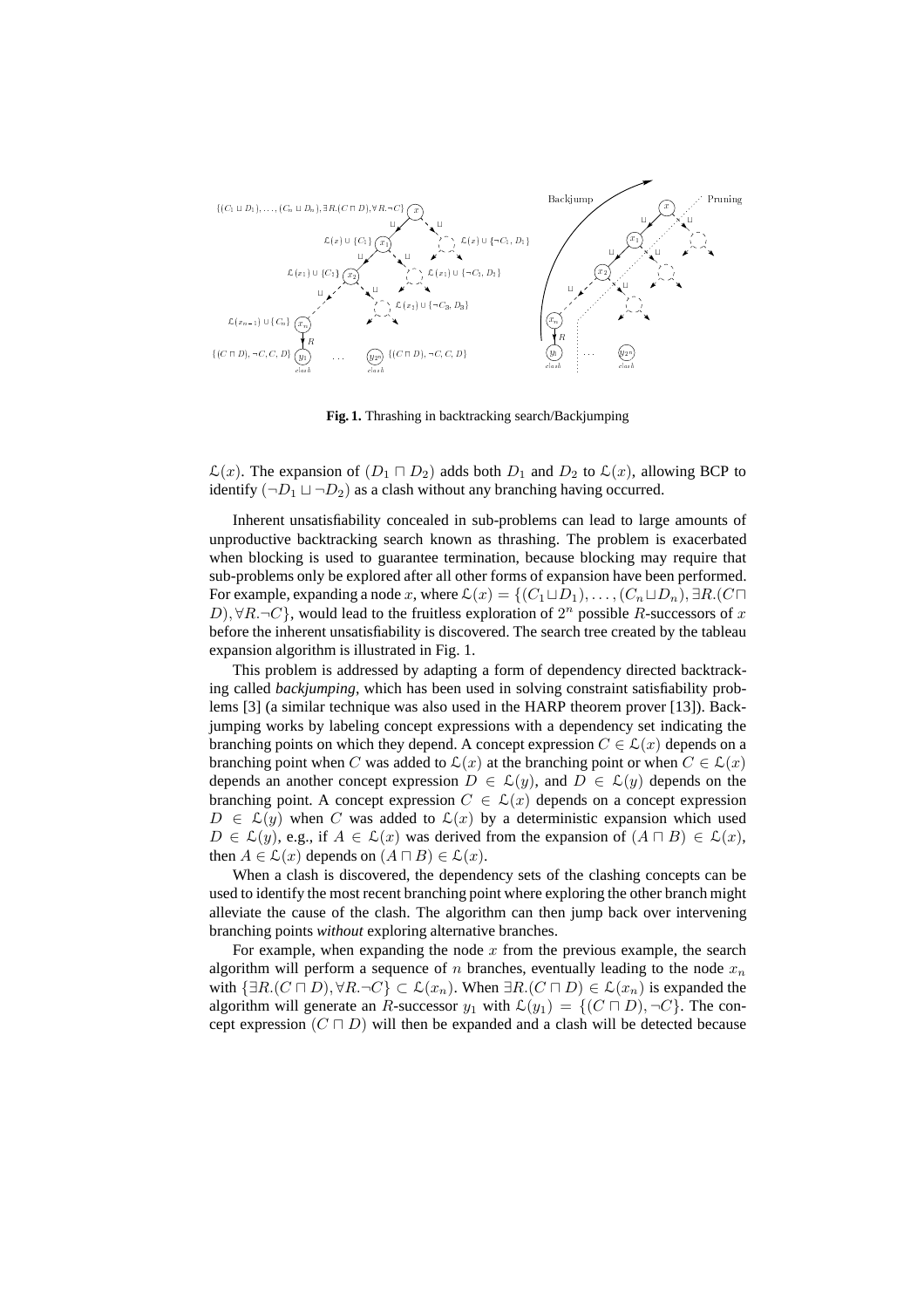$\{C, \neg C\} \subset \mathcal{L}(y_1)$ . As neither C nor  $\neg C$  in  $\mathcal{L}(y_1)$  will have the branching points leading from  $x$  to  $x_n$  in their dependency sets, the algorithm can either return *unsatisfiable* immediately (if both the dependency sets were empty) or jump directly back to the most recent branching point on which one of  $C$  or  $\neg C$  did depend. Figure 1 illustrates how the search tree below x is pruned by backjumping, with the number of  $R$ -successors explored being reduced by  $2^n - 1$ .

Heuristic techniques can be used to guide the search in a way which tries to minimise the size of the search tree. A method which is widely used in DPLL SAT algorithms is to branch on the disjunct which has the Maximum number of Occurrences in disjunctions of Minimum Size [8]. By choosing a disjunct which occurs frequently in small disjunctions, this heuristic tries to maximise the effect of BCP. For example, if the label of a node x contains the unexpanded disjunctions  $\{C \sqcup D_1, \ldots, C \sqcup D_n\} \subset \mathcal{L}(x)$ , then branching on  $C$  leads to their deterministic expansion in a single step: when  $C$  is added to  $\mathcal{L}(x)$ , all of the disjunctions are fully expanded and when  $\neg C$  is added to  $\mathcal{L}(x)$ , BCP will expand all of the disjunctions. Branching first on any of  $D_1, \ldots, D_n$ , on the other hand, would only cause a single disjunction to be expanded.

Unfortunately this heuristic interacts adversely with the backjumping optimisation by overriding any "oldest first" order for choosing disjuncts: older disjuncts are those which resulted from earlier branching points and will thus lead to more effective pruning if a clash is discovered [11]. Moreover, the heuristic itself is of little value because it relies for its effectiveness on finding the same disjuncts recurring in multiple unexpanded disjunctions: this is likely in SAT problems, where the disjuncts are propositional variables, and where the number of different variables is usually small compared to the number of disjunctive clauses (otherwise problems would, in general, be trivially satisfiable); it is unlikely in concept satisfiability problems, where the disjuncts are concept expressions, and where the number of different concept expressions is usually large compared to the number of disjunctive clauses. As a result, the heuristic will often discover that all disjuncts have similar or equal priorities, and the guidance it provides is not particularly useful.

An alternative strategy is to employ a heuristic which tries to maximise the effectiveness of backjumping by using dependency sets to guide the expansion. Whenever a choice is presented, the heuristic chooses the concept whose dependency set includes the earliest branching points. This technique can be used both when selecting disjuncts and when ordering  $R$ -successors. The use of heuristics is an area of continuing research, but preliminary results suggest that the dependency heuristic is a promising technique.

During a satisfiability check there may be many successor nodes created. These nodes tend to look considerably alike, particularly as the  $R$ -successors for a node  $x$  each have the same concept expressions for the universal role concepts in  $\mathcal{L}(x)$ . Considerable time can thus be spent re-performing the computations on nodes that end up having the same label. As the satisfiability algorithm only cares whether a node is satisfiable or not, this time is wasted.

If successors are only created when other possibilities at a node are exhausted, then the entire set of concept expressions that come into a node label can be generated at one time. The satisfiability status of the node is then completely determined by this set of concept expressions. Then, if there exists another node with the same set of initial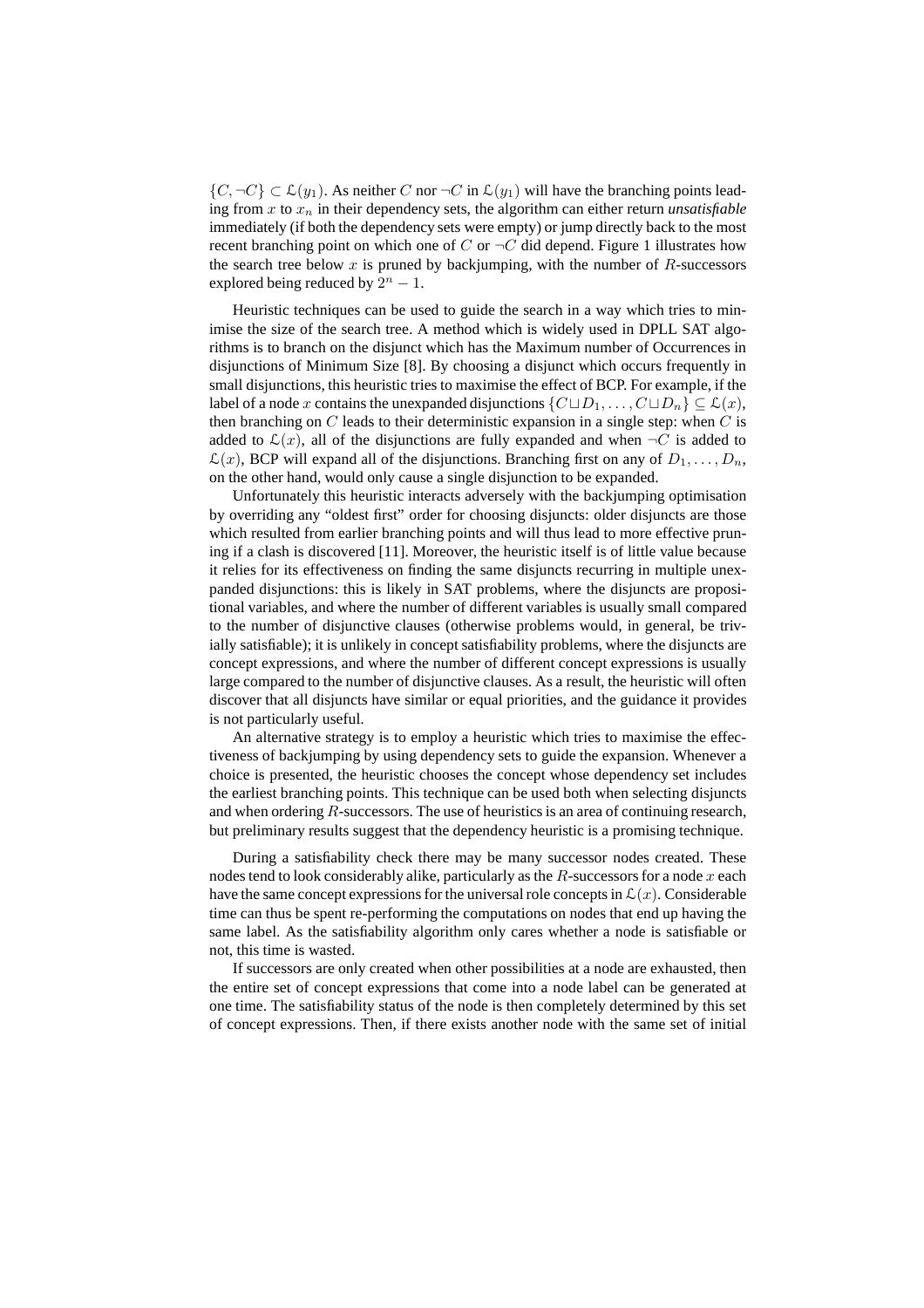formulae the two nodes will have the same satisfiability status [7]. Thus work need be done only on one of the two nodes, potentially saving a considerable amount of processing, as not only is the work at one of the nodes saved, but also the work at any of the successors of this node.

The downside of caching is that the dependency information required for backjumping cannot be effectively calculated for the nodes that are not expanded. This happens because the dependency set of any clash detected depend on the dependency sets of the incoming concept expressions, which will differ between the two nodes. Backjumping can still be performed, however, by combining the dependency sets of all incoming concept expressions and using that as the dependency set for the unsatisfiable node.

Another problem with caching is that it requires that nodes, or at least sets of formulae, be retained until the end of a satisfiability test, changing the storage requirements of the algorithm from polynomial to exponential in the worst case.

# **4 Testing**

All the above optimisations are implemented in FaCT and DLP, and we have tested their efficacy on several test suites. (FaCT and DLP differ on their implementation details, how well they implement some of the above optimisations, and the exact heuristic optimisation they do.) All times reported are for runs on machines with approximately the speed of a SPARC Ultra 1.

We would prefer to test on actual description logic knowledge bases, as that is what FaCT and DLP are designed for. However, there are very few description logic knowledge bases that use the more-powerful constructs provided by FaCT and DLP. One test that we have been able to do is to take the GALEN knowledge base and construct versions of it that are acceptable to FaCT, DLP and KRIS, by, among other things, making all roles non-transitive and eliminating inclusion axioms. To illustrate the importance of backjumping, caching, and the heuristics, times are also given for DLP with these optimisations disabled—we will refer to this system as DLP<sup>∗</sup> . FaCT and DLP processed the knowledge base in 210 seconds, classifying over two thousand concept definitions requiring tens of thousands of satisfiability tests. Both DLP<sup>∗</sup> and KRIS were unable to complete the processing of the knowledge base in four hours.

Our other testing has been against test suites for propositional modal logics, using the propositional modal logic interface for FaCT and DLP. We have tested against the test suite for the Tableaux'98 propositional modal logic comparison [10] and against a collection of random formulae initially generated by Hustadt and Schmidt [12].

The Tableaux'98 test suite consists of several classes of formulae (e.g. *branch*), in both provable  $(p)$  and non-provable  $(n)$  forms, for each of  $K, KT$ , and  $S4$ . For each type of formula, 21 examples of supposedly exponentially increasing difficulty are provided, and the result of a test is the number of the largest formula which the system was able to solve within 100 seconds of CPU time. The results of these tests with FaCT, DLP, DLP<sup>\*</sup>, KSAT<sup>4</sup> and KRIS are summarised in Table 2. In the table, >20 indicates that

<sup>&</sup>lt;sup>4</sup> The tests here used the original Lisp implementation of KSAT; a much faster C implementation is now available.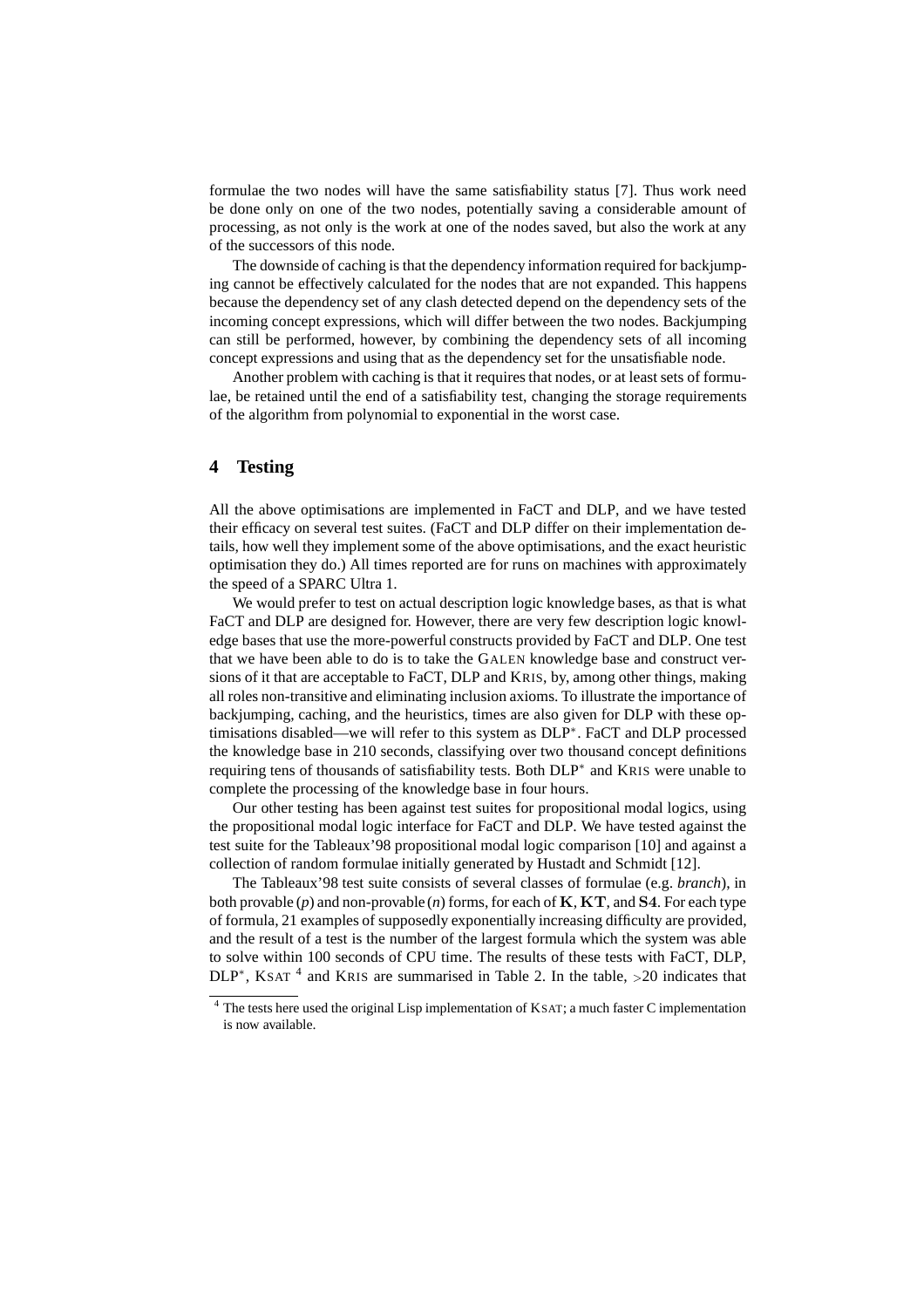|             |                | FaCT             |                          | <b>DLP</b>       |                  | $DLP^*$          |                  | <b>KSAT</b>      |                  | <b>Kris</b>      |                  |
|-------------|----------------|------------------|--------------------------|------------------|------------------|------------------|------------------|------------------|------------------|------------------|------------------|
|             |                | $\boldsymbol{p}$ | $\boldsymbol{n}$         | $\boldsymbol{p}$ | $\boldsymbol{n}$ | $\boldsymbol{p}$ | $\boldsymbol{n}$ | $\boldsymbol{p}$ | $\boldsymbol{n}$ | $\boldsymbol{p}$ | $\boldsymbol{n}$ |
| $\mathbf K$ | branch         | 6                | $\overline{4}$           | 18               | 12               | 10               | 11               | 8                | 8                | 3                | 3                |
|             | d4             | >20              | 8                        | >20              | >20              | 8                | 6                | 8                | 5                | 8                | 6                |
|             | dum            | >20              | ${>}20$                  | >20              | >20              | 10               | 12               | 11               | >20              | 15               | >20              |
|             | grz            | >20              | ${>}20$                  | >20              | >20              | >20              | $>20$            | 17               | >20              | 13               | >20              |
|             | lin            | >20              | ${>}20$                  | $>20$            | >20              | ${>}20$          | >20              | >20              | 3                | 6                | 9                |
|             | path           | 7                | 6                        | >20              | >20              | 7                | 11               | 4                | 8                | 3                | 11               |
|             | ph             | 6                | $\overline{7}$           | 7                | 8                | 6                | 8                | 5                | 5                | $\overline{4}$   | 5                |
|             | poly           | >20              | ${>}20$                  | >20              | >20              | >20              | $>20$            | 13               | 12               | 11               | >20              |
|             | t4p            | >20              | ${>}20$                  | ${>}20$          | ${>}20$          | 6                | $\overline{4}$   | 10               | 18               | $\overline{7}$   | 5                |
| KT          | 45             | >20              | >20                      | >20              | >20              | 9                | >20              | 5                | 5                | $\overline{4}$   | $\overline{3}$   |
|             | branch         | 6                | $\overline{4}$           | 18               | 12               | 16               | 11               | 8                | $\overline{7}$   | 3                | $\overline{3}$   |
|             | dum            | 11               | ${>}20$                  | >20              | >20              | 9                | >20              | 7                | 12               | 3                | 14               |
|             | grz            | >20              | >20                      | >20              | >20              | >20              | >20              | 9                | >20              | $\Omega$         | 5                |
|             | md             | 4                | 5                        | 3                | >20              | 3                | $>20$            | $\overline{c}$   | 4                | 3                | $\overline{4}$   |
|             | path           | 5                | 3                        | 8                | 8                | $\overline{c}$   | >20              | $\overline{c}$   | 5                | $\mathbf{1}$     | 13               |
|             | ph             | 6                | $\overline{7}$           | 7                | 18               | 5                | 19               | $\overline{4}$   | 5                | 3                | $\mathfrak{Z}$   |
|             | poly           | ${>}20$          | 7                        | >20              | 8                | >20              | $\overline{c}$   | $\mathbf{1}$     | $\overline{c}$   | $\overline{2}$   | $\sqrt{2}$       |
|             | t4p            | 4                | $\overline{c}$           | ${>}20$          | ${>}20$          | 1                | $\mathbf{1}$     | $\mathbf{1}$     | $\mathbf{1}$     | $\mathbf{1}$     | $\overline{7}$   |
| <b>S4</b>   | 45             | >20              | >20                      | ${>}20$          | >20              | >20              | >20              |                  |                  |                  |                  |
|             | branch         | 4                | $\overline{4}$           | >20              | 12               | 16               | 12               |                  |                  |                  |                  |
|             | grz            | 2                | >20                      | >20              | >20              | $\overline{0}$   | >20              |                  |                  |                  |                  |
|             | ipc            | 5                | 4                        | 10               | >20              | 3                | 10               |                  |                  |                  |                  |
|             | md             | 8                | $\overline{4}$           | 3                | ${>}20$          | 3                | $>20$            |                  |                  |                  |                  |
|             | path           | 2                | $\mathbf{1}$             | 6                | >20              | $\overline{c}$   | >20              |                  |                  |                  |                  |
|             | ph             | 5                | $\overline{\mathcal{L}}$ | 4                | 5                | 5                | 15               |                  |                  |                  |                  |
|             | s <sub>5</sub> | >20              | $\overline{c}$           | 19               | >20              | 1                | >20              |                  |                  |                  |                  |
|             | t4p            | 5                | $\overline{3}$           | >20              | >20              | $\boldsymbol{0}$ | >20              |                  |                  |                  |                  |

**Table 2.** Results for Tableaux'98 Benchmarks

the hardest problem was solved in less than 100 seconds. (Neither KSAT nor KRIS can reason with transitive roles, so they cannot be used to perform S4 satisfiability tests.)

In these tests FaCT and DLP outperformed the other systems in this test, with DLP being a clear winner, because of its more-complete caching. Even DLP<sup>∗</sup> performed better than other systems due to the optimizations retained in it. DLP also outperformed the other systems that took part in the the Tableaux'98 comparison [4].

Further analysis of the difference between DLP and DLP<sup>∗</sup> , not presented here because of space limitations, shows that caching is more important than backjumping in these tests, which is more important than the heuristics. In fact the heuristics significantly degraded performance in some cases.

The optimisations in FaCT and DLP often resulted not simply in improved absolute performance but in a different qualitative behaviour. This is illustrated by Fig. 2 which shows the actual solution times for two types of formulae for DLP with backjumping and caching turned off and on. In one of these examples the qualitative improvement is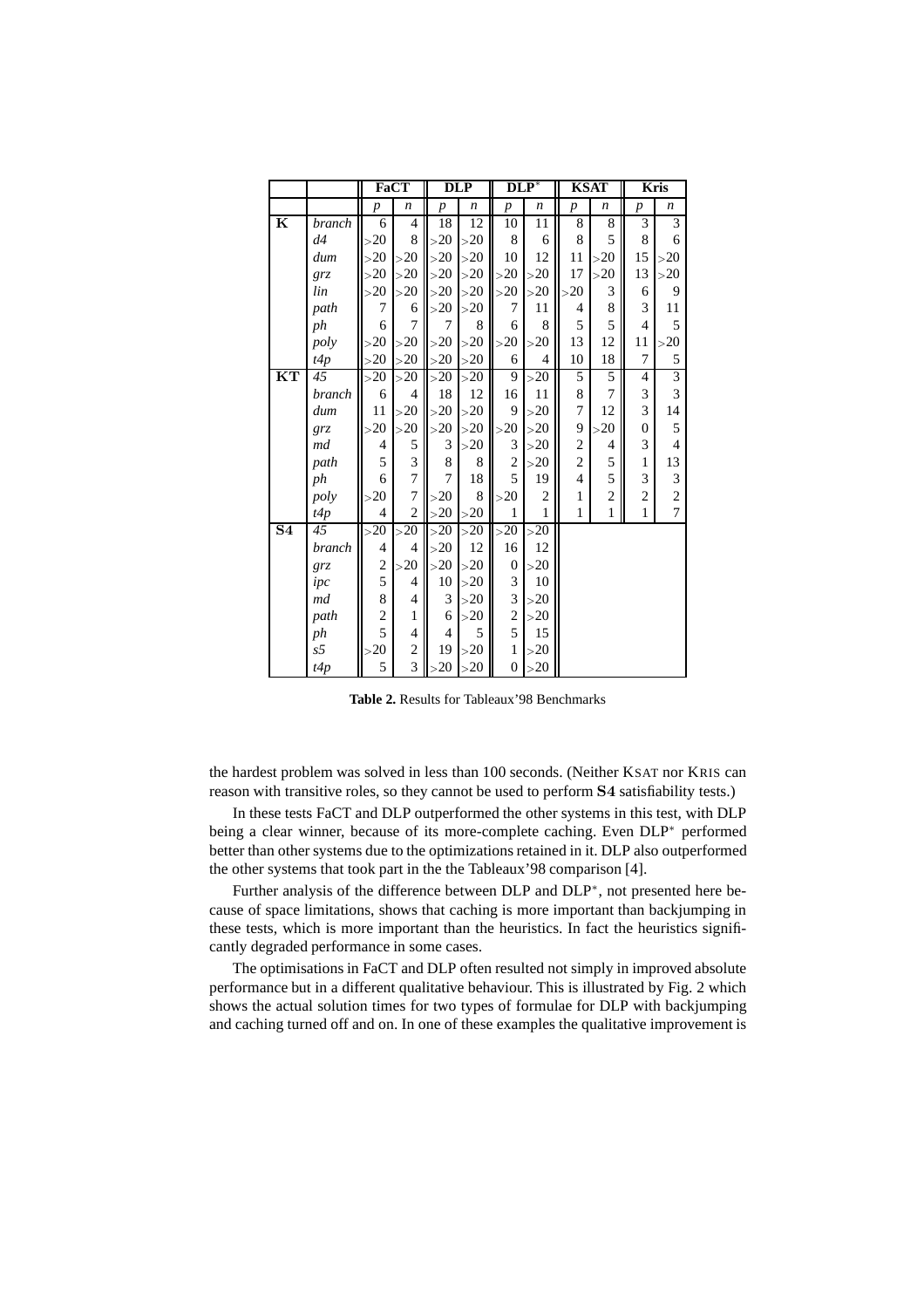

**Fig. 2.** Solution times for constructed satisfiability problems

due to caching (a common occurrence); in the other it is due to backjumping (a lesscommon occurrence).

Our second propositional modal logic test suite uses a method for testing SAT decision procedures that has been adapted for use with propositional modal K by Giunchiglia and Sebastiani [9], and further refined by Hustadt and Schmidt [12]. The method uses a random generator to produce formulae, with the characteristics of the formulae being controlled by a number of parameters. Each formula is a conjunction of L K-clauses, where a K-clause is a disjunction of K elements, each element being negated with a probability of 0.5. An element is either a modal atom of the form  $\forall R.C$ , where C is itself a K-clause, or at the maximum modal depth  $D$ , a propositional variable chosen from the  $N$  propositional variables which appear in the formula. Hustadt and Schmidt used two sets of formulae, denoted **PS12** and **PS13**, choosing  $N = 4$  and  $N = 6$  respectively, with  $K = 3$  and  $D = 1$  in both cases. The test sets are created by varying  $L$  from  $N$  to 30 $N$ , giving formulae with a probability of satisfiability varying from  $\approx$ 1 to  $\approx$ 0, and generating 100 formulae for each integer value of  $L/N$ .

The median time required to test the satisfiability of the **PS12** and **PS13** formulae, with a limit of 1,000s per formula, using FaCT, DLP, DLP<sup>\*</sup>, KSAT and KRIS are shown in Fig. 3. It can be seen that in these tests the performance differences between FaCT, DLP and KSAT are much less marked than was the case in the Tableaux'98 tests. This is because the purely propositional problems at depth 1 can always be solved deterministically, and so performance is dependent on the efficiency of propositional reasoning at depth 0. The optimisations which allowed FaCT and DLP to outperform KSAT, notably caching, are of little use with these formulae as there are no hard modal sub-problems.

Although the Tableaux'98 and random test suites show how our optimisations perform on propositional modal logics, neither is very good for our purposes. In particular, for the collection of random formulae most of the computational difficulties have to do with the initial non-modal component. In realistic KBs we expect to encounter problems where the hardness comes from the number of successors that have to be considered and their interaction with the non-modal component. The Tableaux'98 formulae have this form, but there are too few hard collections there to validate our optimisations, and the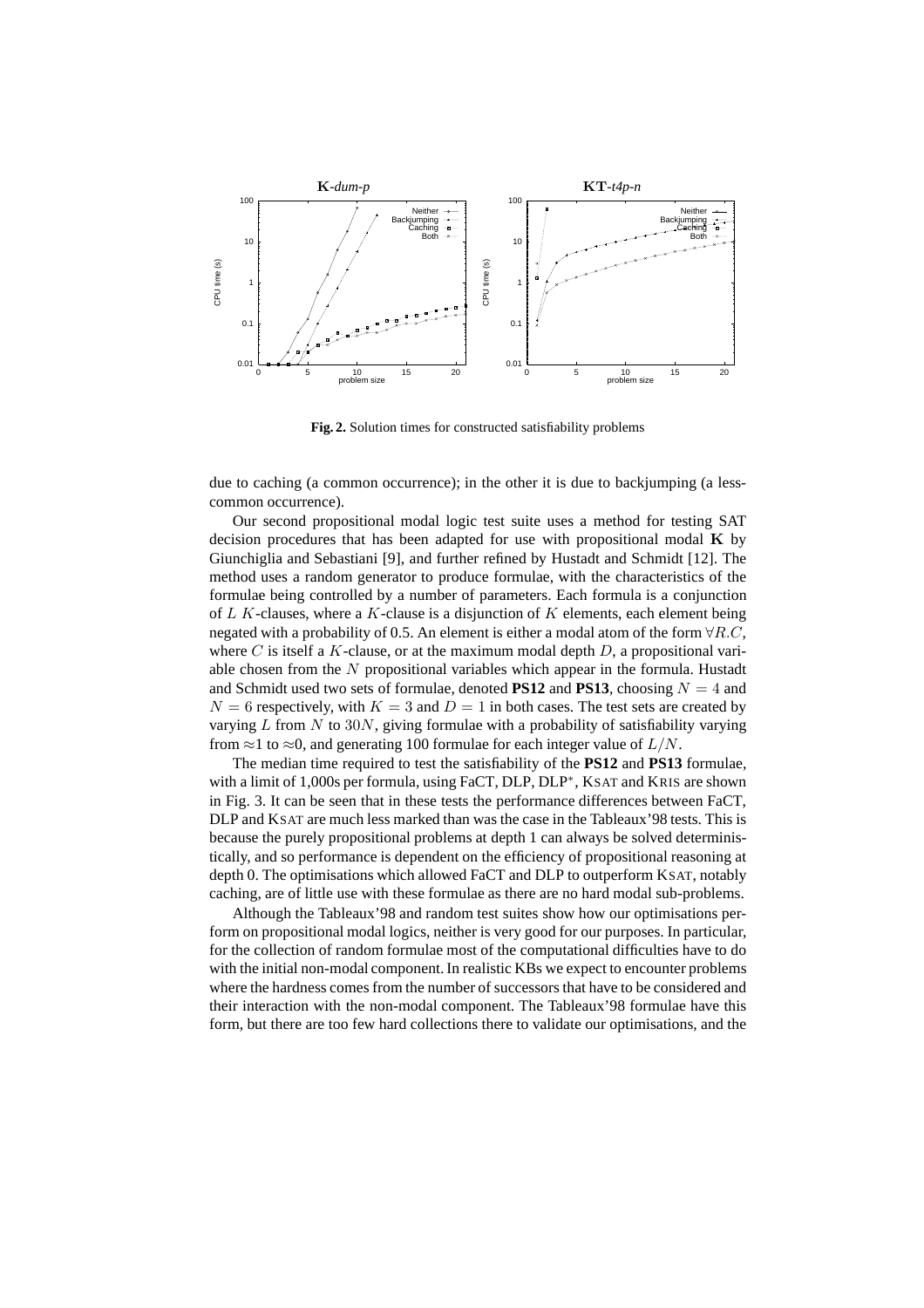

**Fig. 3.** Median solution times for randomly generated satisfiability problems

regular structure of the formulae tends to exaggerate the utility of the caching optimisation, particularly for satisfiable (non-provable) formulae.

# **5 Summary**

The collection of optimizations we have described are effective in improving the speed of modal propositional logic reasoners, as shown by the results we have given above. They can also dramatically improve the speed of subsumption reasoning on description logic knowledge bases. To our knowledge some of these improvements have not been investigated in the modal propositional reasoning literature. The combination appears to be unique and, moreover, results in a powerful reasoner for the propositional modal logics K, KT, and S4.

Unfortunately, the benefits of the various optimizations are not yet completely clear. Caching is best in some areas, backjumping in others. In order to better understand these effects, we continue to analyze and improve the optimisations we have incorporated into our provers. We also plan to create a test suite that emphasizes the modal nature of our description logic. Further, we are embarking on a project to create a description logic system for a description logic that corresponds to a propositional dynamic logic. This project will give us further opportunities to investigate optimisation of satisfiability reasoners.

#### **References**

1. F. Baader, E. Franconi, B. Hollunder, B. Nebel, and H.-J. Profitlich. An empirical analysis of optimization techniques for terminological representation systems or: Making KRIS get a move on. In B. Nebel, C. Rich, and W. Swartout, editors, *Principles of Knowledge Representation and Reasoning: Proceedings of the Third International Conference (KR'92)*, pages 270–281. Morgan-Kaufmann Publishers, San Francisco, CA, 1992. Also available as DFKI RR-93-03.